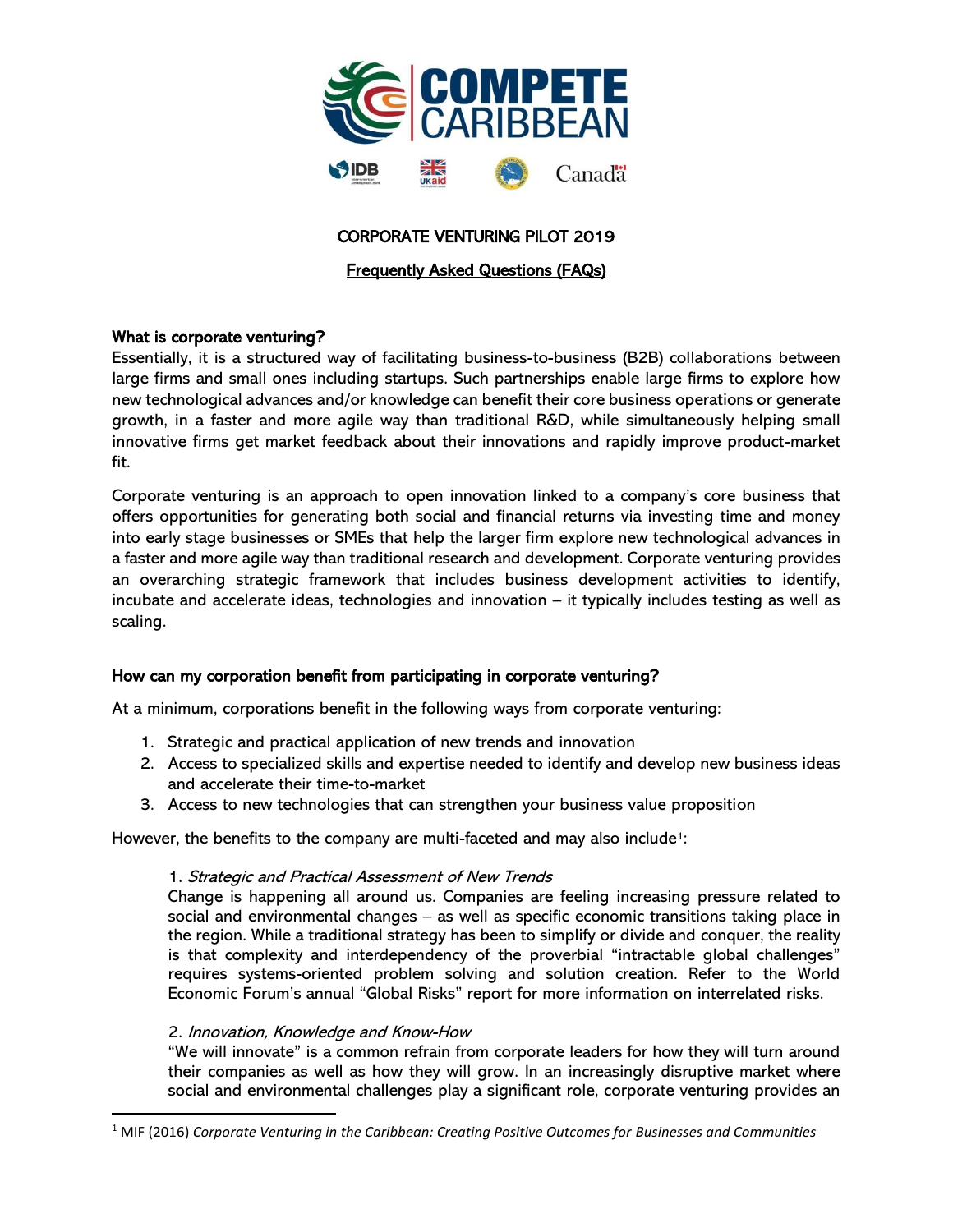opportunity for companies to partner cross-sector and innovate beyond products and services—to business models, processes, and partnerships—which is an essential strategy to succeed in the 21st century digital economy.

#### 3. Top Talent Development and Retention

94% of millennials want to use their skills for good, and most innovation and investment programmes cater to this need.

#### 4. Customer Engagement and Business Development

Corporate venturing provides an opportunity to work with customers in new ways – deepening the relationship in areas where there is mutual interest.

#### 5. Return on Capital

Centrica's Ignite program, the UK's first impact investment fund focused on energy, has an expected minimum return for each investment of 2% and runs a blended portfolio of 6% minimum return on capital. Ignite has seen its first exit which delivered a 50% return.

### As a form of open innovation, corporate venturing is distinguished from other concepts that may involve collaboration between large and small firms such as:

### • Social innovation

A novel solution to a social problem that is more effective, efficient and sustainable, for which the value created accrues primarily to society as a whole rather than private individuals. (Source: Center for Social Innovation, Stanford Graduate School of Business)

#### Shared value

A management strategy in which companies find business opportunities in social problems. While philanthropy and CSR focus efforts on "giving back" or minimizing the harm business has on society, shared value focuses on maximizing the competitive value of solving social problems in new customers and markets, cost savings, talent retention, and more. (Source: Shared Value Initiative)

#### • Impact investment

Any investment made to generate measurable and positive social and/or environmental impact alongside a financial return. (Source: Global Impact Investment Network)

#### • Venture philanthropy

A form of donations that works to build stronger social purpose organisations by providing them with both financial and non-financial support in order to increase their societal impact. (Source: European Venture Philanthropy Association)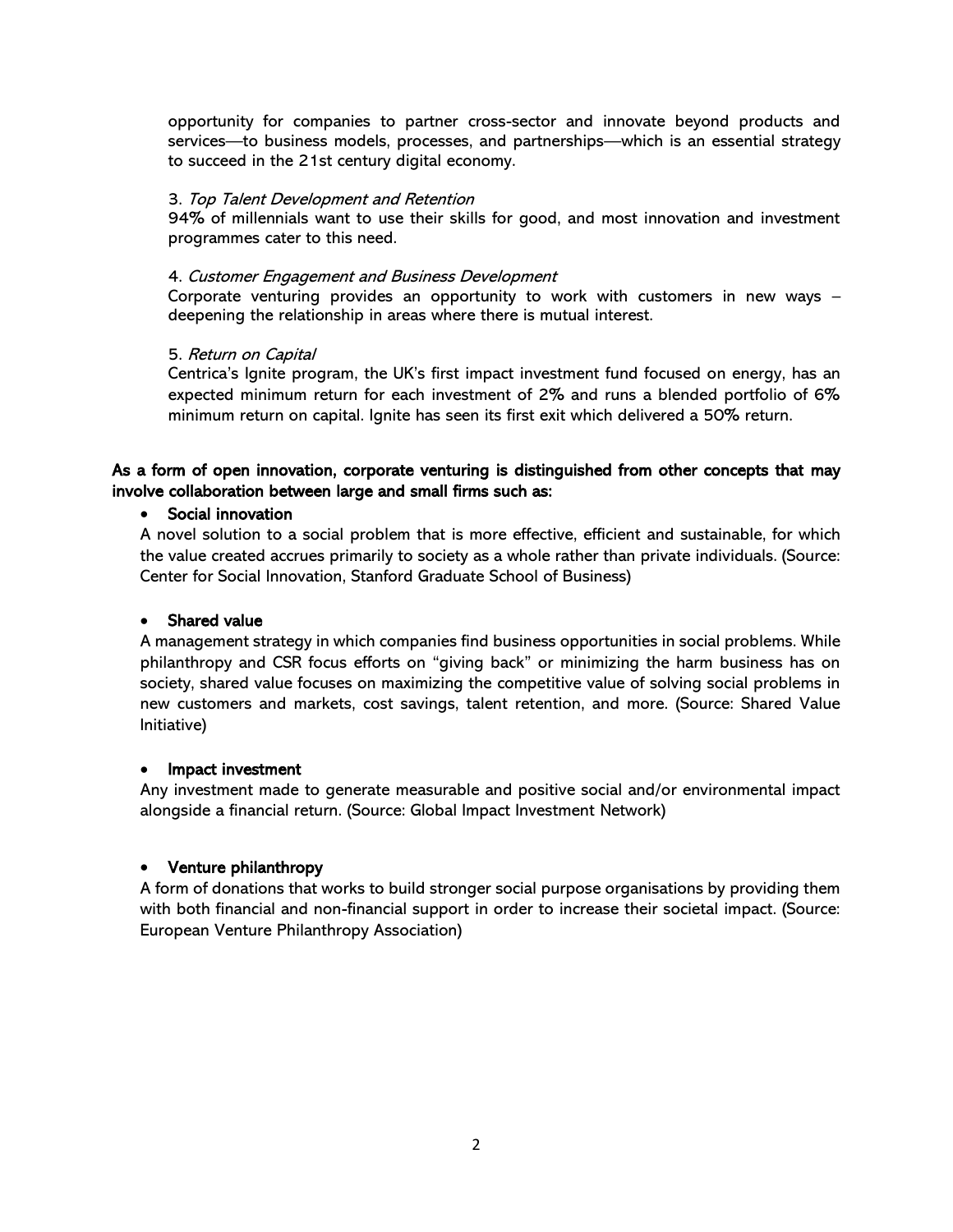### Questions specific to Compete Caribbean's Corporate Venturing pilot (2019/2020)

### Who can participate?

Call for Challenges: Large corporations (>50 employees; > US\$1.5M in revenues) that are legally registered in at least one of the IDB member countries in the Caribbean: The Bahamas; Barbados; Belize; Guyana; Jamaica; Suriname; Trinidad & Tobago

Call for Solutions: Startups (early-stage firms that are searching for a repeatable and scalable business model, but that already have customers and are earning revenue) and other small innovative companies (5-15 employees; < US\$500K in revenues) that are legally registered in at least one of the IDB member countries in the Caribbean.

### How does this program work?



#### What will Compete Caribbean fund under this pilot program?

- A design sprint bootcamp at which corporates and startups will interact to refine initial problem statements into actionable product backlogs, devise specifications for the end product/service, and have a pitch session at which each corporate will be paired with a single startup/SME
- An acceleration program during which each corporate-startup pair will be coached through a rapid R&D process to develop a working prototype solution within 90 days
- Travel expenses for the startup to carry out the first site visit to the corporate's premises, in cases where the two organisations come from different countries (N.B. any subsequent site visits will be financed by the corporate and/or the startup/SME)
- Travel expenses for the startup to the Demo Day at the corporate's premises at the end of the acceleration program
- Communications, monitoring and evaluation expenses associated with documenting each of the corporate venture partnership agreements facilitated under this pilot